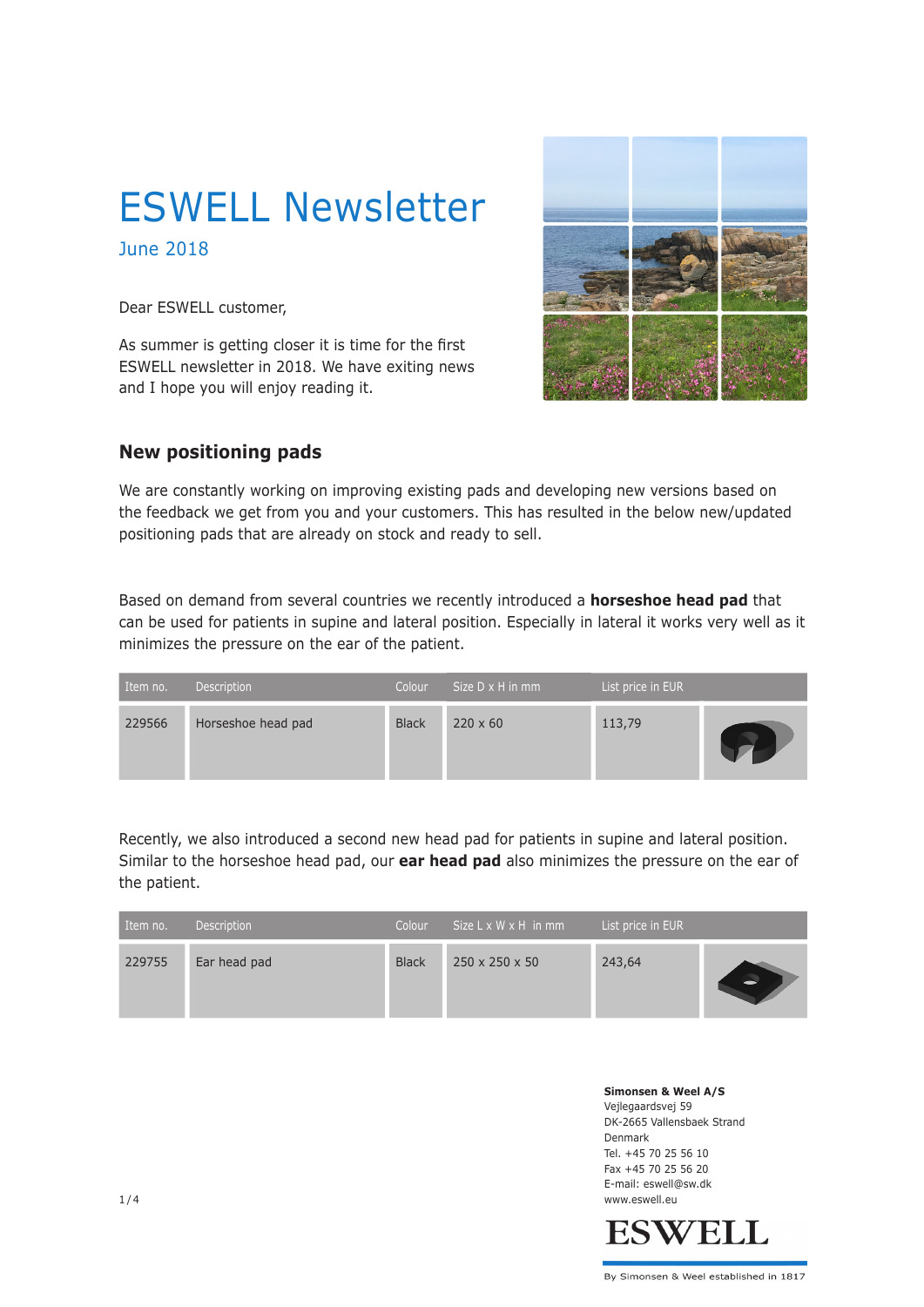The last new pad introduced recently is a new **pad for washing support** which has more stability then our current version. The washing support is used primarily in the preparation phase of patients undergoing a knee surgery, where the knee is washed and cleaned prior to the surgery. The pad supports the leg of the patient so that the staff can focus on the washing instead of holding the leg of the patient.

| Item no. | Description             | Colour       | Size $L \times W \times H$ in mm | List price in EUR |  |
|----------|-------------------------|--------------|----------------------------------|-------------------|--|
| 229204   | Pad for washing support | <b>Black</b> | 200 x 310 x 300/250              | 253,68            |  |

Many hospitals are still using Goepels Leg Holders for GYN/URO procedures. And the padding on these leg holders is usually not very comfortable for the patients. We can now offer an alternative solution to upgrading the existing Goepel Leg Holders with our new **Pad for Goepel**  Leg Holder. This product is a more simple alternative to the already existing Pad for leg holder Goepel (art. no. 249102).

| Item no. | Description               | Colour       | Size $L \times W \times H$ in mm | List price in EUR |  |
|----------|---------------------------|--------------|----------------------------------|-------------------|--|
| 248108   | Pad for Goepel Leg Holder | <b>Black</b> | 400 x 210 x 100/20               | 327,98            |  |

The **pad roll 200** has just been modified with a new 2-layer foam construction in order to make it softer towards the patient, but at the same time keeping its stability. In addition to this, we have also made an overlapping of the cover over the zipper similar to the two other pad rolls.

| Item no. | Description  | Colour       | Size $D \times H$ in mm | List price in EUR |  |
|----------|--------------|--------------|-------------------------|-------------------|--|
| 248252   | Pad roll 200 | <b>Black</b> | $200 \times 500$        | 307,90            |  |

**Simonsen & Weel A/S** Vejlegaardsvej 59 DK-2665 Vallensbaek Strand Denmark Tel. +45 70 25 56 10 Fax +45 70 25 56 20 E-mail: eswell@sw.dk 2 / 4 www.eswell.eu

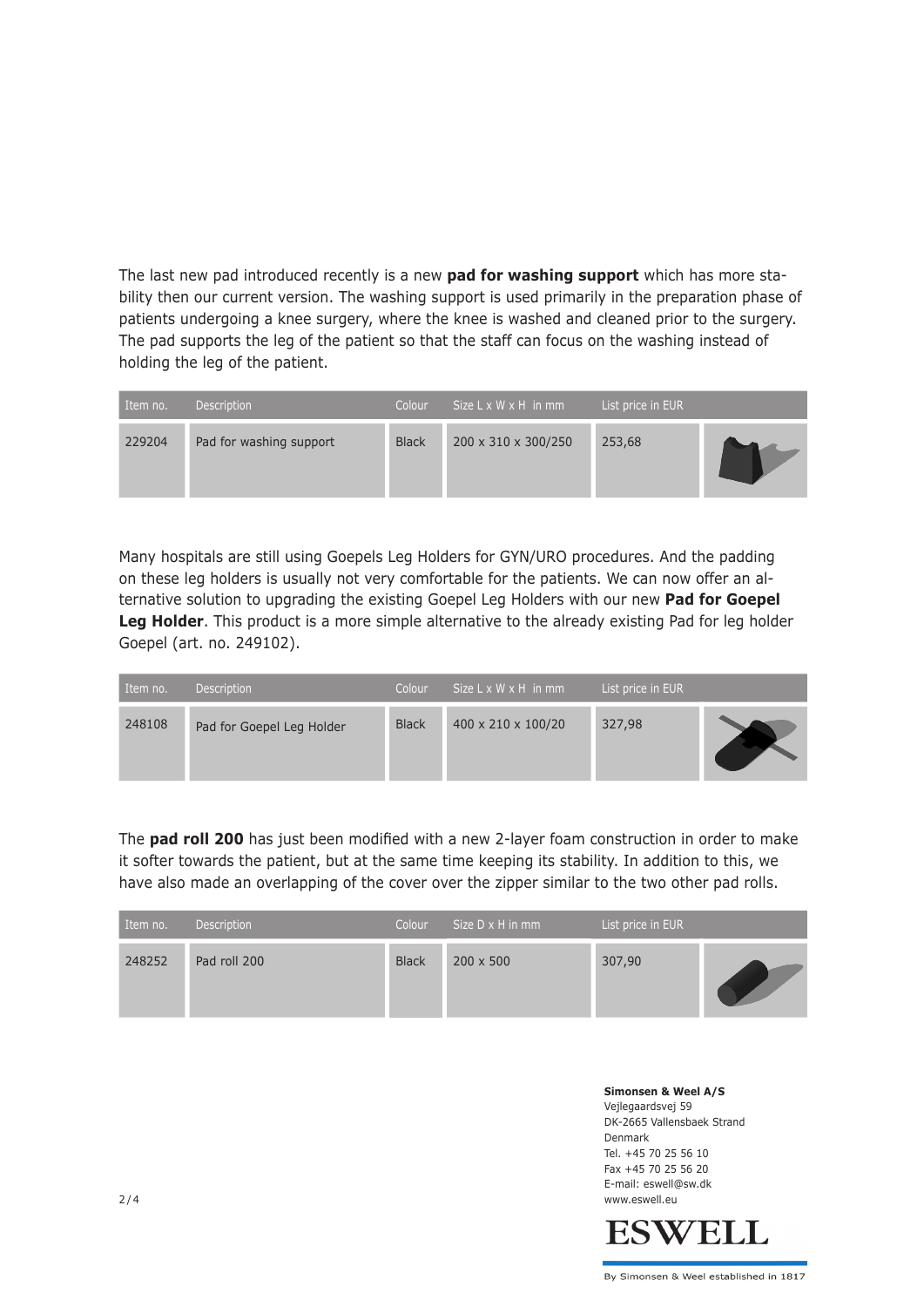We recently launched an ESWELL **Liner for blue Maquet boot**. This Maquet boot has been sold in many hospitals and after some time, the liner needs to be changed due to wear and tear. You can now offer the customer this option from ESWELL.

| Item no. | Description                | Colour       | Size $L \times W \times H$ in mm | List price in EUR |  |
|----------|----------------------------|--------------|----------------------------------|-------------------|--|
| 229563   | Liner for blue Maquet boot | <b>Black</b> | $\overline{\phantom{0}}$         | 354,75            |  |

The colour of our **pad for head konkav** has recently been changed from blue to black so that it now has the same colour as all other standard head pads for adults. Everything else stays the same – only the colour changed.

| Item no. | Description         | Colour       | Size L x W x H in mm        | List price in EUR |  |
|----------|---------------------|--------------|-----------------------------|-------------------|--|
| 248906   | Pad for head konkay | <b>Black</b> | $260 \times 260 \times 110$ | 321,29            |  |

## **Updated ESWELL positioning pads brochure**

In a few weeks, the updated ESWELL brochure will be available in all seven languages (Danish, Swedish, Norwegian, English, German, French and Polish). The new version will then include all the new and updated pads described in this newsletter.

## **International exhibitions**

In the second half of 2018, we are planning to participate at NORNA (Nordic Operating Room Nurses Association) in Stockholm, Sweden from November 29th to 30th.

If you are participating yourself at a congress/exhibition/meeting in your country, where you think

**Simonsen & Weel A/S** Vejlegaardsvej 59 DK-2665 Vallensbaek Strand Denmark Tel. +45 70 25 56 10 Fax +45 70 25 56 20 E-mail: eswell@sw.dk www.eswell.eu